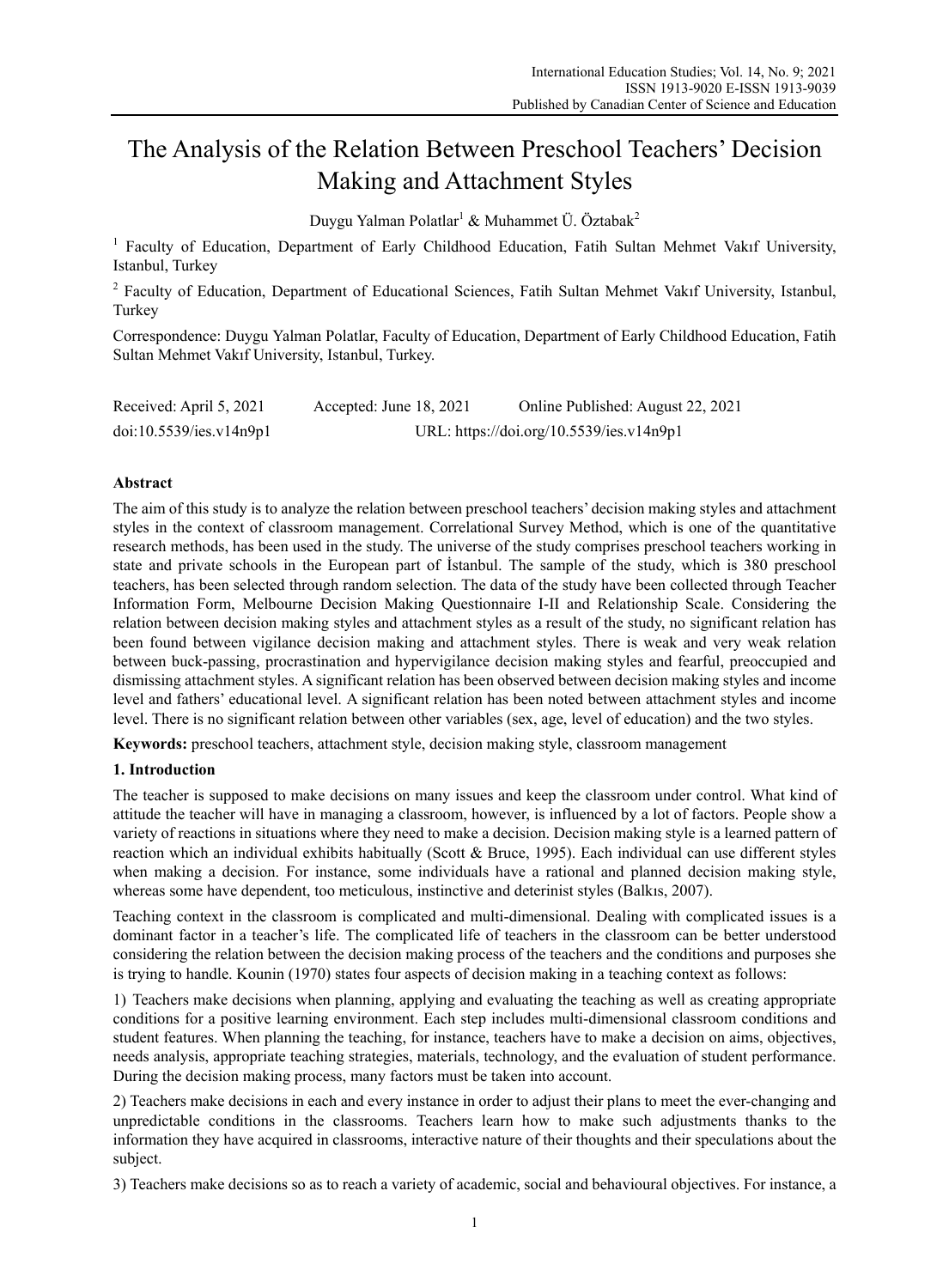teacher can make decisions on observing student behaviour while working with a small group of students. At the same time, teachers can have expectations about the social and academic performances of the students. For his reason, teachers must take various objectives into account and make decisions on the styles of planning and applying objectives simultaneously.

4) Teachers make decisions to interact with the students in various styles in a complicated environment. For instance, teachers take some actions to observe students' off-task behaviours and respond to them. Their talent to be aware of what is going on in the classroom and to convey this awareness to the students through their actions is the reason why effective teachers are highly anxious.

In order to communicate effectively and openly with children, teachers need to shape the decision making process by focusing on what is best for children instead of what is best for themselves. The main point here is the fact that the teacher has information about himself and the children (Jones and Jones, 2004). In the interactive processes, such as determining the classroom rules and involving the children in the decision making process (Akdağ & Haser, 2016) teachers' decision making styles have an important role. The decision making styles which have positive effects on the children-teacher interaction will strengthen in-class learning.

Decision is the point where individual's own values, society and personality intersect (Batçıoğlu, 1994). The decision making styles that an individual has are closely related to personality features. And attachment has an important role in the formation of the personality. Bowlby (1973) defines attachment as strong emotional bonds that people develop towards other people who they consider important to themselves.

It is emphasized that just as they do in the relationships they establish with sensitive, responsive, and socially supportive parents, children can approach their teachers feeling emotionally safe and establish a relationship of such quality (Howes & Hamilton, 1994). During preschool years, teachers can have a role as that of the parents of the children they are teaching and develop a pretty remarkable relationship with them (Hamilton & Howes, 1992).

Developing Bowlby's work a little more, Bartholomew and Horowitz (1991) mentions foursome attachment. As a result of their studies, they put forth secure, fearful, preoccupied and dismissing attachment styles. Individuals with a secure attachment style evaluate themselves and others positively. It is observed that these individuals are extroverts who do not have problems with communicating or having relationships with others. The attachment style of individuals who evaluate themselves negatively while evaluating others positively is called preoccupied attachment. And individuals with an dismissing attachment style are the ones who evaluate themselves positively while evaluating others negatively. Finally, individuals who evaluate both themselves and others negatively are said to have a fearful attachment style. In the light of these studies, it can be argued that the attachment experienced during infancy has an effect on adults' relationship skills.

The attachment history of teachers plays an important role in their interactions with students. As to this, Pianta and Steinberg (1992) state that teachers' competence to perceive children's need for attachment and to show appropriate reactions can be explained to a great extent with the inner working models that they developed in their previous relationships. In their relations with students, teachers with a secure attachment style realise the importance of their roles and make an effort to be sensitive to their students' needs as well as empathising with them.

Related research indicates that securely attached teachers establish direct and more open communication with their students (Howes & Ritchie, 2002; Simpson, Rholes, & Phillips, 1996), and create a positive atmosphere in the classroom by using constructive conflict resolution strategies more (Morris-Rothschild, 2003), whereas insecurely attached teachers create a threatening environment in the classroom by establishing more defensive and oppressive communication (Howes & Ritchie, 2002; Simpson & Rholes, 1994).

In the context of preschool teachers' behaviours in the classroom, anxious teachers' worries about establishing and maintaining relationships with children and their families in the classroom are expected to bring a negative effect on both relationships. On the other hand, in similar relationships, buck-passing teachers are expected to be quite insufficient in areas such as relational support and empathising, whereas they are supposed to be a more responsible teacher figure, although they will be keeping an emotional distance in the classroom and towards families (Ata, 2014).

## *1.1 Aim of the Research*

This research aims to analyze the relation between preschool teachers' decision making styles and attachment styles. With this aim in mind, the following questions will be answered:

1) What are preschool teachers' decision making styles and attachment styles?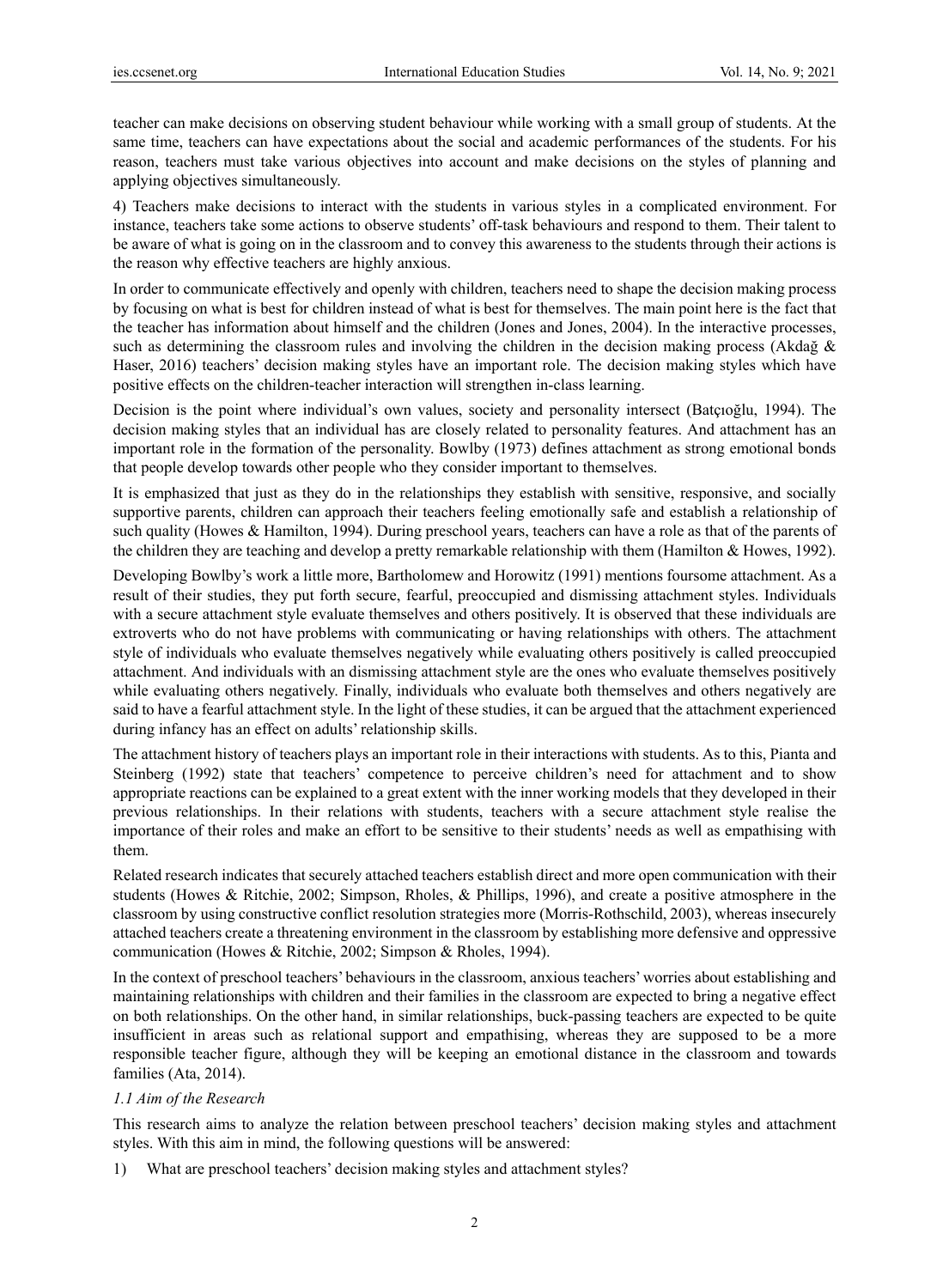- 2) Is there a significant relation between preschool teachers' decision making styles and attachment styles?
- 3) Is there a difference between preschool teachers' decision making styles and attachment styles depending on their demographic features?

#### **2. Method**

# *2.1 Model of the Research*

The model used in this research is correlational survey method, which is one of the qualitative research methods. Relational studies can be said to be effective in revealing the relations among variables and determining the levels of these relations as well as providing necessary clues for more advanced research about them (Büyüköztürk et al., 2016).

#### *2.2 Universe and Sample*

The universe of the research comprises preschool teachers working in state and private schools in the European part of İstanbul. The sample of the research is made up of teachers working in districts of Bakırköy, Eyüp, Fatih, Kâğıthane, Avcılar, and Bağcılar. The demographic features of the 380 preschool teachers chosen through random selection technique have been given in Table 1.

|                                                                                                                |                        | f              | $\frac{0}{0}$ |
|----------------------------------------------------------------------------------------------------------------|------------------------|----------------|---------------|
|                                                                                                                | Woman                  | 355            | 93.4          |
| Sex                                                                                                            | Man                    | 25             | 6.6           |
|                                                                                                                | Total                  | 380            | 100           |
|                                                                                                                | 25 years old and below | 101            | 26.6          |
|                                                                                                                | 26-30 years old        | 140            | 36.8          |
| Age                                                                                                            | 31-35 years old        | 78             | 20.5          |
|                                                                                                                | 36 years and up        | 61             | 16.1          |
| <b>Education Level</b><br>Family's Economic Status<br>Mother's Educational Level<br>Father's Educational Level | Total                  | 380            | 100           |
|                                                                                                                | Associate              | 146            | 38.4          |
|                                                                                                                | Undergraduate          | 234            | 61.6          |
|                                                                                                                | Total                  | 380            | 100           |
|                                                                                                                | Low                    | $\overline{2}$ | 0.5           |
|                                                                                                                | Medium                 | 133            | 35            |
|                                                                                                                | Good                   | 219            | 57.6          |
|                                                                                                                | High                   | 26             | 6.8           |
|                                                                                                                | Total                  | 380            | 100           |
|                                                                                                                | Primary                | 145            | 38.2          |
|                                                                                                                | Secondary              | 97             | 25.5          |
|                                                                                                                | High school            | 110            | 28.9          |
|                                                                                                                | University             | 28             | 7.4           |
|                                                                                                                | Total                  | 380            | 100           |
|                                                                                                                | Primary                | 102            | 26.8          |
|                                                                                                                | Secondary              | 76             | 20.0          |
|                                                                                                                | High school            | 140            | 36.8          |
|                                                                                                                | University             | 62             | 16.3          |
|                                                                                                                | Total                  | 380            | 100           |

Table 1. Frequency table of sample's demographic data

As Table 1 shows, 93.4% of the teachers involved in the study are female while 6.6% are male. Of these teachers, 26.6% are 25 years old or younger, 36.8% are between 26 and 30, 20.5% are between 31 and 35, and 16.1% are 36 years old or above. The youngest teacher is 19, while the oldest one is 57. Of all the teachers, 38.4% are graduates of a two-year programme, while 61.6% are graduates of a four-year programme. The percentage of the teachers who perceive their income levels as average and good is 92.6. Only 7.4% of the mothers and 16.3% of the fathers of the individuals involved in the study are university graduates.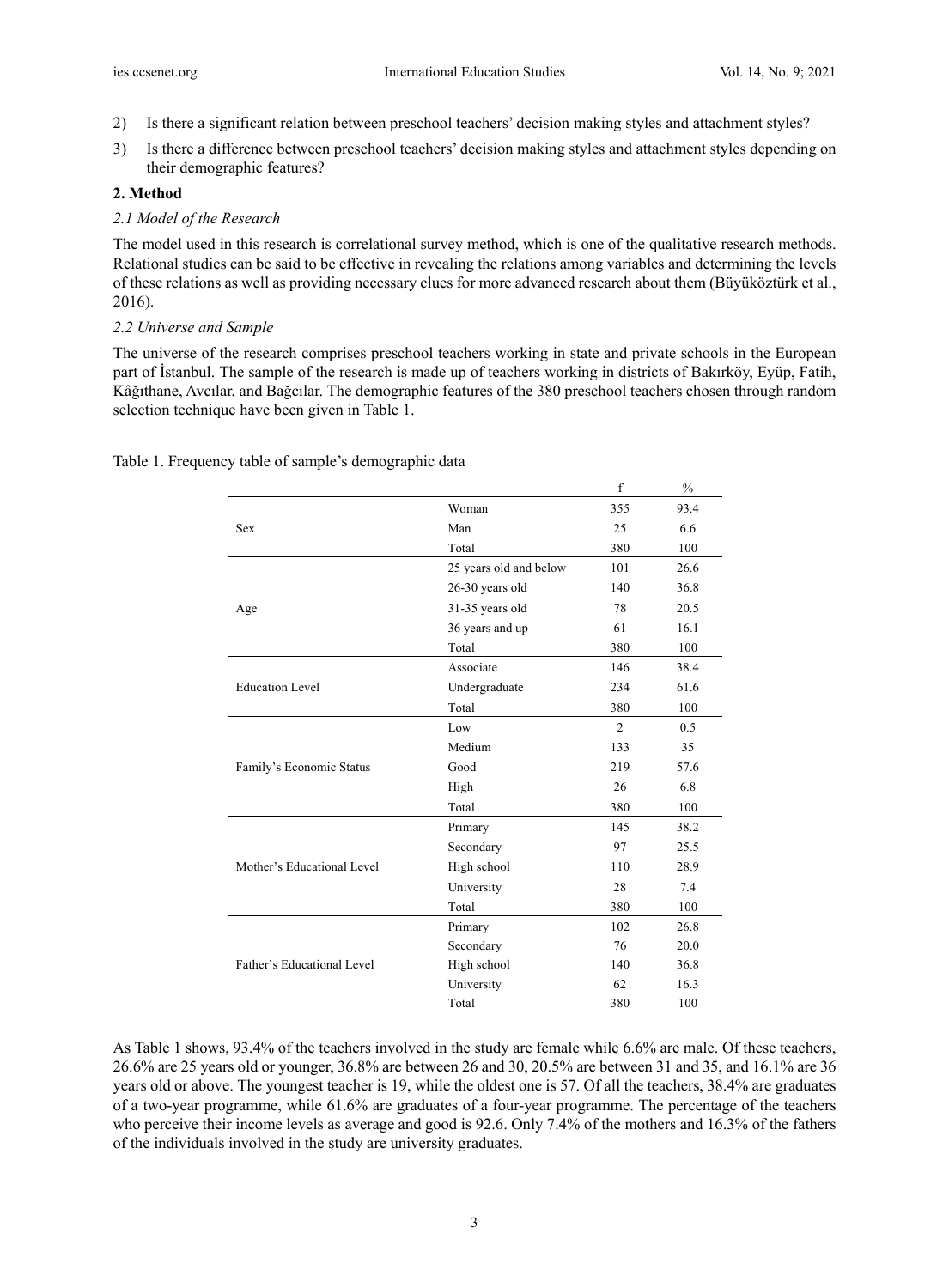# *2.3 Data Collection Tools*

The data of this research have been obtained through Teacher Information Form, Relationship Scale and Melbourne Decision Making Questionnaire I-II

# 2.3.1 Teacher Information Form

The information form, formed by the researchers include sex, age, education level, the perceived income level of the family, the education level of the parents.

2.3.2 Melbourne Decision Making Questionnaire I-II

Melbourne Decision Making Questionnaire, developed by Mann et al. (1998), was adapted to Turkey by Deniz (2004), who completed the validity and reliability studies. Melbourne Decision Making Questionnaire is divided into two parts. The first part comprises 6 items and aims to determine self-esteem (self-confidence) in decision making, and the second part comprises 22 items and aims to measure decision making styles. High points indicate that self-esteem in decision making is high. The questionnaire has 4 subfactors; Vigilance, Buck-passing, Procrastination, Hypervigilance.

In this research, as a result of the reliability analysis of Melbourne Decision Making Questionnaire's subdimensions, all of the cronbach alpha values have been found to be higher than 0,6, with buck-passing decision making subdimension 0,701, vigilance decision making subdimension 0.682, procrastination decision making subdimension 0.673 and hypervigilance decision making subdimension 0.613 respectively. The cronbach alpha value of the Melbourne Decision Making Questionnaire is 0.73, which indicates that the measurement tool used in this study is at a reliable level.

## 2.3.3 Relationship Scale

It is a 7-Likert type Questionnaire consisting of 30 items, each of which aims to measure the attachment style of adults. It was developed by Bartholomew and Horowitz (1991), and its validity and reliability studies were conducted by Sümer and Güngör (1999), who adapted it to Turkish. Its internal consistency coefficients range between .27 and .61, while its test retest reliability coefficients range between .54 and .78.

In this study, reliability analysis has been carried out and cronbach alpha coefficient has been calculated in order to measure the internal consistencies of relationship scale's subdimensions. The results show that the cronbach alpha value of all the subdimensions of the Relationship Scale is bigger than 0,6, with fearful relationship subdimension being 0.823, preoccupied relationship subdimension being 0.772, secure relationship subdimension being 0.764, and dismissing relationship subdimension being 0.694 respectively. The cronbach alpha value of the Relationship Scale is 0.83, which indicates that the measurement tool used in this study is at a reliable level.

# *2.4 Collection of Data*

The researchers listed the state and private schools found in the districts that they selected randomly. The directors of the schools on the list were contacted and the permission to apply the data collection tools were taken. Preschool teachers were asked if they wanted to participate in the research and the volunteers were given the measurement tools. The researchers went to the school again two days later to collect the forms which couldn't be filled in on the day of delivery.

# *2.5 Analysis of Data*

The computer analysis of the obtained data was conducted using "SPSS for Windows 25.0". The descriptive frequency and percentage distribution of the teachers' demographic features were extracted. In accordance with the subgoals and variables of the research, t test, one-way analysis of variance (ANOVA), post-hoc (LSD Multiple Comparison) test, and Pearson Product Moment Correlation analysis were carried out. Statistical analyses were tested as 2-tailed and the level of significance was accepted as .05.

## **3. Findings and Results**

This part consists of the findings about the questions in the subgoals of the research.

# *3.1 Findings About Preschool Teachers' Decision Making and Attachment Styles*

The data obtained about the question which is the first subgoal of the research, namely, "What are the decision making styles and attachment styles of preschool teachers?" have been presented in Table 2 and Table 3.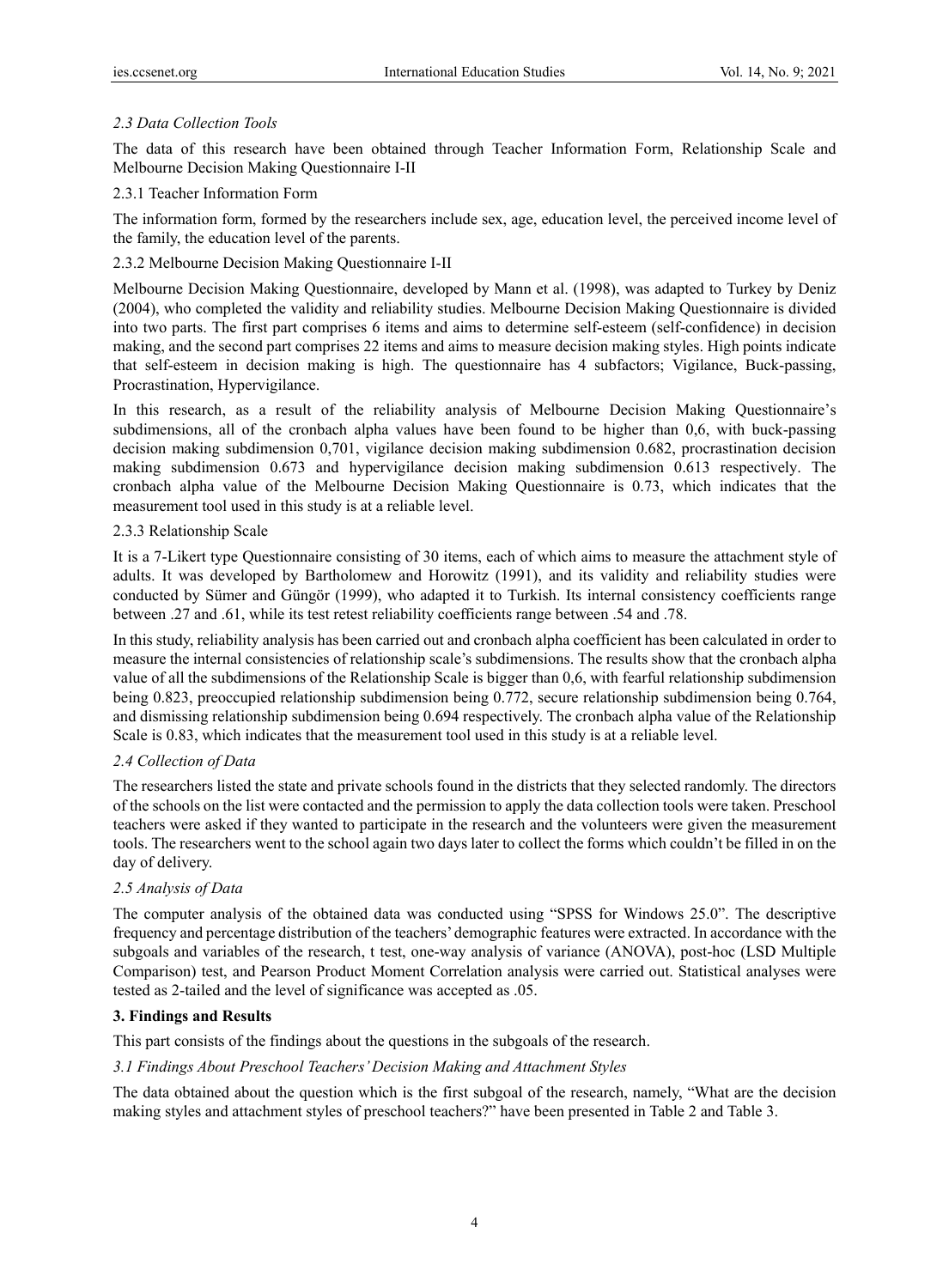|                                 | N   | Minimum | Maximum | Mean   | Std. Deviation |
|---------------------------------|-----|---------|---------|--------|----------------|
| Self-esteem in Decision Making  | 367 | 2.00    | 10.00   | 7.2670 | 1.38279        |
| Vigilance Decision Making       | 361 | 2.00    | 12.00   | 9.6094 | 2.15118        |
| Buck-passing Decision Making    | 365 | 0.00    | 12.00   | 3.5836 | 2.56386        |
| Procrastination Decision Making | 369 | 0.00    | 10.00   | 3.0081 | 2.27162        |
| Hypervgilance Decision Making   | 367 | 0.00    | 10.00   | 3.5150 | 2.14353        |

Table 2. Descriptive statistics about the subdimensions of the decision making questionnaire

The average of teachers' points of self-esteem in decision making is 7.26, whereas standard deviation is 1.38. Teachers use vigilance (9.60) decision making style the most, followed by buck-passing (3.58), hypervigilance (3.51) and procrastination (3.00) decision making styles respectively.

Table 3. Descriptive statistics about the subdimensions of the relationship scale

|                 | N   |       | Minimum Maximum | Mean    | Std. Deviation |
|-----------------|-----|-------|-----------------|---------|----------------|
| Fearful         | 380 | 5.00  | 35.00           | 14.8556 | 6.81012        |
| Secure          | 380 | 8.00  | 54.00           | 31.8493 | 8.73408        |
| Preoccupied 380 |     | 10.00 | 63.00           | 33.3428 | 10.02424       |
| Dismissing      | 380 | 5.00  | 33.00           | 18.3611 | 6.18580        |

Teachers use preoccupied (33.34) attachment style the most, followed by secure style (31.84), whereas the least used ones are fearful (14.85) and dismissing (18.36) attachment styles.

*3.2 Findings About the Relation Between Preschool Teachers' Decision Making Styles and Attachment Styles* 

The data obtained as a result of the analysis made about the question which is the second subgoal of the research, namely, "Is there a significant relation between preschool teachers' decision making styles and attachment styles?" have been presented in Table 4.

Table 4. The correlation table between the subdimensions of the decision making questionnaire and relationship scale

|                                 |                     | Fearful   | ecure   | Preoccupied | Dismissing |
|---------------------------------|---------------------|-----------|---------|-------------|------------|
|                                 | Pearson Correlation | $-.075$   | $-.050$ | $-.040$     | $-.045$    |
| Vigilance Decision Making       | $Sig. (2-tailed)$   | .157      | .346    | .453        | .391       |
|                                 | N                   | 361       | 361     | 361         | 361        |
| Buck-passing Decision Making    | Pearson Correlation | $.211$ ** | .030    | $.215***$   | $.130*$    |
|                                 | Sig. (2-tailed)     | .000      | .573    | .000        | .013       |
|                                 | N                   | 365       | 365     | 365         | 365        |
|                                 | Pearson Correlation | $.195***$ | .085    | $.162**$    | $.180**$   |
| Procrastination Decision Making | Sig. (2-tailed)     | .000      | .104    | .002        | .001       |
|                                 | N                   | 369       | 369     | 369         | 369        |
|                                 | Pearson Correlation | $.216$ ** | $-.020$ | $.350**$    | $.244***$  |
| Hypervigilance Decision Making  | $Sig. (2-tailed)$   | .000      | .698    | .000        | .000       |
|                                 | N                   | 367       | 367     | 367         | 367        |

**\*** significant corelation at .05 level; **\*\*** significant corelation at .01 level.

The correlation coefficient between buck-passing decision making and fearful relationship is  $0.211$  (p<.05), and the correlation coefficient between the same decision making style and preoccupied relationship is  $0.215$  (p<.05). There is a weak positive relation between both variables. The correlation coefficient between buck-passing decision making and dismissing relationship is  $0.130$  (p<.05), and there is a very weak positive relation between the two variables.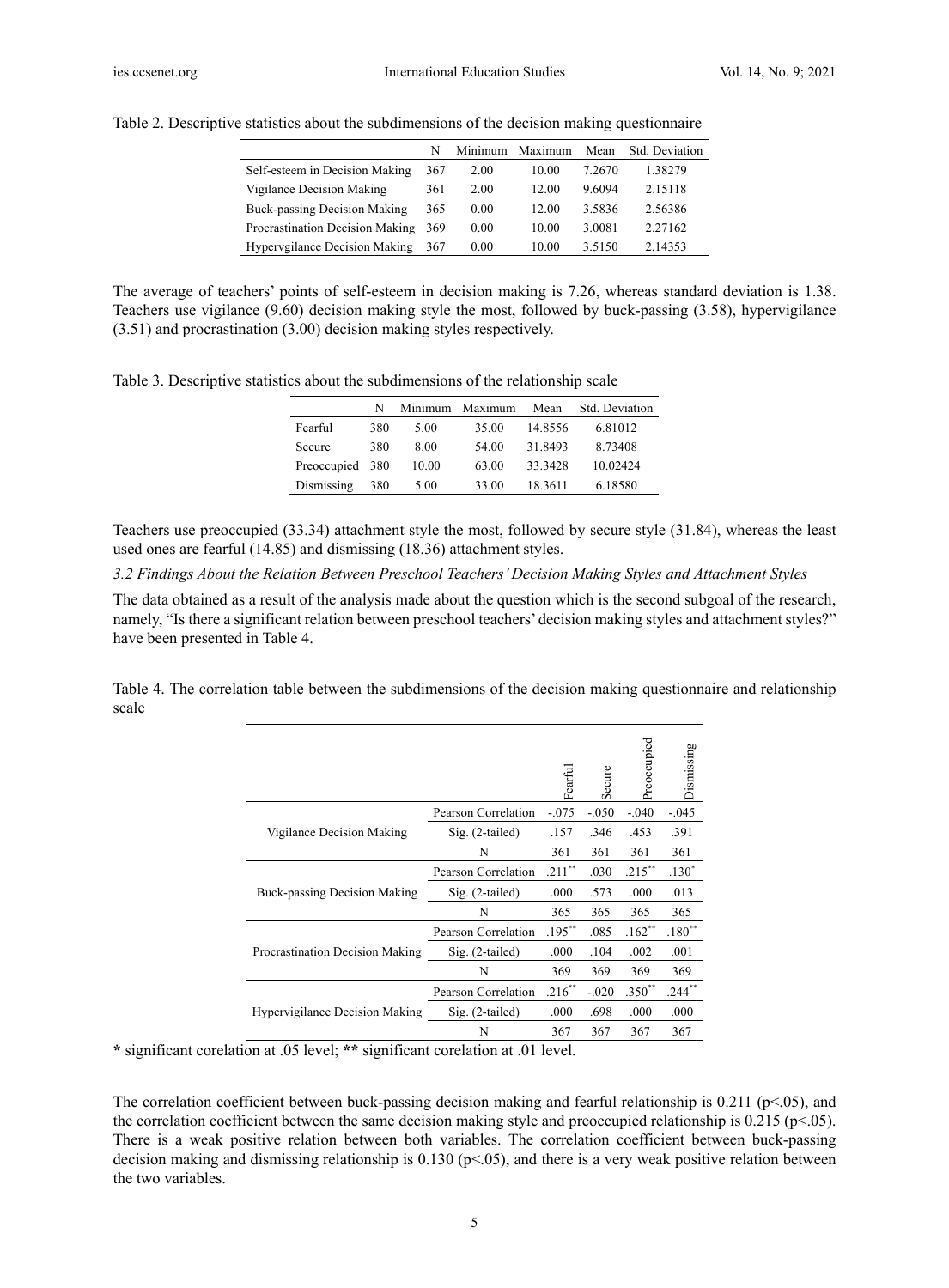The correlation coefficient between procrastination decision making and fearful relationship is  $0.195$  (p<.05), and the correlation coefficients between the same decision making style and preoccupied relationship and dismissing relationship are  $0.162$  (p<.05) and  $0.180$  (p<.05) respectively. There is a very weak positive relation between both variables.

The correlation coefficient between hypervigilance decision making and fearful relationship is  $0.216$  (p<.05), and the correlation coefficients between the same decision making style and preoccupied relationship and dismissing relationship are 0.350 (p<.05) and 0.244 (p<.05) respectively. There is a weak positive relation between both variables.

## *3.3 Findings About Preschool Teachers' Decision Making Styles and Attachment Styles According to Various Demographic Features*

The results of the analysis made about the question which is the third subgoal of the research, namely, "Do preschool teachers' decision making styles and attachment styles differ according to their demographic features?" are stated below.

It has been observed that teachers' decision making styles have a significant relation with demographic variables such as family's economic situation and father's education level. Also, teachers' attachment styles have a significant relation with demographic variables such as family's economic status. There is no significant relation in the other variables (sex, age, education level). Only the analysis results of the variables found to have a significant difference have been presented in tables.

The results of the ANOVA, carried out in order to determine if preschool teachers' decision making styles differ according to income level variable, can be seen in Table 5.

|                    |        |     |        |           |               | 95% Confidence Interval |              |       |
|--------------------|--------|-----|--------|-----------|---------------|-------------------------|--------------|-------|
|                    |        | N   | Mean   | Std. Dev. | Lower<br>Bond | <b>Upper Bond</b>       | $\mathbf{F}$ | p     |
|                    | Middle | 130 | 7.1538 | 1.53745   | 6.8871        | 7.4206                  |              |       |
| Self-esteem in     | Good   | 213 | 7.2911 | 1.27744   | 7.1185        | 7.4636                  |              |       |
| Decision making    | High   | 24  | 7.6667 | 1.37261   | 7.0871        | 8.2463                  | 1.474        | 0.230 |
|                    | Total  | 367 | 7.2670 | 1.38279   | 7.1251        | 7.4090                  |              |       |
|                    | Medium | 127 | 9.7402 | 2.25449   | 9.3443        | 10.1361                 |              |       |
| Vigilance Decision | Good   | 209 | 9.5263 | 2.12144   | 9.2370        | 9.8156                  |              |       |
| Making             | High   | 25  | 9.6400 | 1.89033   | 8.8597        | 10.4203                 | 0.392        | 0.676 |
|                    | Total  | 361 | 9.6094 | 2.15118   | 9.3868        | 9.8321                  |              |       |
|                    | Middle | 130 | 3.5769 | 2.55745   | 3.1331        | 4.0207                  |              |       |
| Buck-passing       | Good   | 213 | 3.4507 | 2.52603   | 3.1095        | 3.7919                  |              |       |
| Decision Making    | High   | 22  | 4.9091 | 2.70641   | 3.7091        | 6.1090                  | 3.267        | 0.039 |
|                    | Total  | 365 | 3.5836 | 2.56386   | 3.3197        | 3.8475                  |              |       |
|                    | Middle | 130 | 3.0385 | 2.32080   | 2.6357        | 3.4412                  |              |       |
| Procrastination    | Good   | 215 | 2.9116 | 2.23327   | 2.6114        | 3.2118                  |              |       |
| Decision Making    | High   | 24  | 3.7083 | 2.31214   | 2.7320        | 4.6847                  | 1.348        | 0.261 |
|                    | Total  | 369 | 3.0081 | 2.27162   | 2.7756        | 3.2407                  |              |       |
|                    | Middle | 129 | 3.5349 | 2.04652   | 3.1784        | 3.8914                  |              |       |
| Hypervigilance     | Good   | 215 | 3.3721 | 2.14676   | 3.0835        | 3.6607                  |              |       |
| Decision Making    | High   | 23  | 4.7391 | 2.33972   | 3.7274        | 5.7509                  | 4.310        | 0.014 |
|                    | Total  | 367 | 3.5150 | 2.14353   | 3.2950        | 3.7350                  |              |       |

Table 5. The ANOVA results of decision making styles according to income level

Because the p-values of buck-passing and hypervigilance decision making styles are smaller than .05 significance level according to ANOVA results, there is a significant difference related to income level. As the p-values of other decision making styles are bigger than .05 significance level, no significant difference has been observed. In order to determine between which groups buck-passing and hypervigilance decision making styles make a difference, a post-hoc (multiple comparison) test has been carried out, and the results have been presented in Table 6.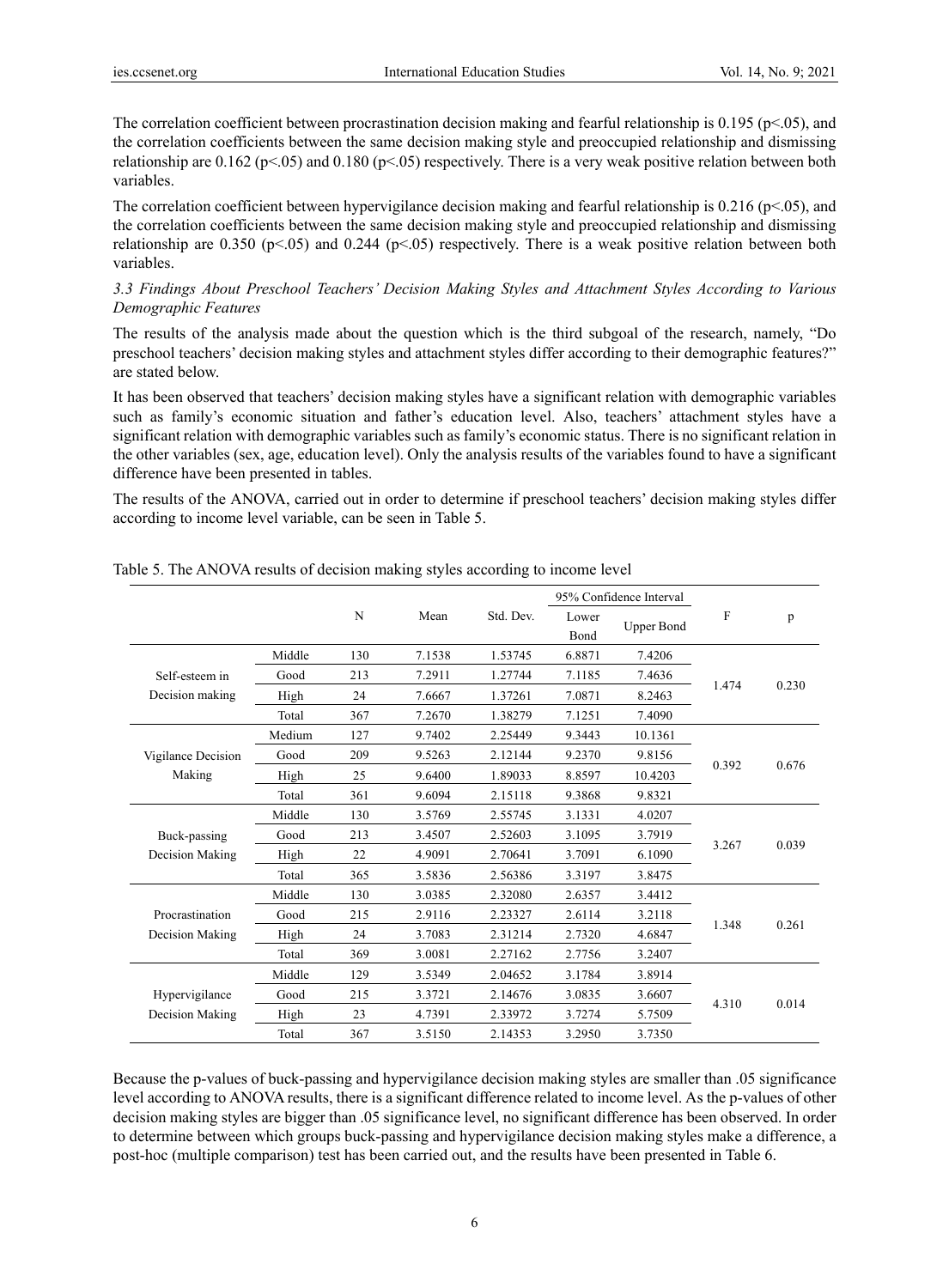|                                |        |        | <b>LSD</b>              |            |      |                         |            |
|--------------------------------|--------|--------|-------------------------|------------|------|-------------------------|------------|
|                                |        |        |                         | Std. Error |      | 95% Confidence Interval |            |
| Dependent Variable             |        |        | Mean Difference (I-J)   |            | p    | Lower Bond              | Upper Bond |
|                                |        | Good   | .12622                  | .28359     | .657 | $-4315$                 | .6839      |
|                                | Middle | High   | $-1,33217$ <sup>*</sup> | .58741     | .024 | $-2.4873$               | $-.1770$   |
| Buck-passing Decision Making   | Good   | Middle | $-12622$                | .28359     | .657 | $-.6839$                | .4315      |
|                                |        | High   | $-1,45839$ <sup>*</sup> | .57061     | .011 | $-2.5805$               | $-.3363$   |
|                                | High   | Middle | 1.33217*                | .58741     | .024 | .1770                   | 2.4873     |
|                                |        | Good   | 1.45839                 | .57061     | .011 | .3363                   | 2.5805     |
|                                |        | Good   | .16279                  | .23659     | .492 | $-.3025$                | .6281      |
|                                | Middle | High   | $-1,20425$ <sup>*</sup> | .48084     | .013 | $-2.1498$               | $-.2587$   |
|                                |        | Middle | $-.16279$               | .23659     | .492 | $-.6281$                | .3025      |
| Hypervigilance Decision Making | Good   | High   | $-1.36704$ <sup>*</sup> | .46606     | .004 | $-2.2835$               | $-.4505$   |
|                                |        | Middle | 1,20425*                | .48084     | .013 | .2587                   | 2.1498     |
|                                | High   | Good   | 1,36704*                | .46606     | .004 | .4505                   | 2.2835     |

## Table 6. The results of multiple comparison according to ıncome level

\* The mean difference is significant at the 0.05 level.

After the multiple comparison test, no significant difference has been observed between the average and good income level groups in terms of buck-passing and hypervigilance decision making styles.

However, individuals from the high income group are significantly different from the average and good income groups in terms of buck-passing and hypervigilance decision making styles.

The results of the ANOVA test, carried out in order to determine if preschool teachers' decision making styles differ according to fathers' education level variable, have been presented in Table 7.

|                                 | 95% Confidence Interval<br>Std. Deviation<br>N<br>Mean |                       | F      |         |        |         |       |             |
|---------------------------------|--------------------------------------------------------|-----------------------|--------|---------|--------|---------|-------|-------------|
|                                 |                                                        | Lower Bond Upper Bond |        |         |        | p       |       |             |
|                                 | Primary School                                         | 100                   | 7.5200 | 1.14133 | 7.2935 | 7.7465  |       |             |
|                                 | Secondary School                                       | 71                    | 7.0423 | 1.68554 | 6.6433 | 7.4412  |       |             |
| Self-Esteem in Decision Making  | High School                                            | 135                   | 7.0667 | 1.42053 | 6.8249 | 7.3085  | 3.660 | 0.013       |
|                                 | University                                             | 61                    | 7.5574 | 1.16225 | 7.2597 | 7.8550  |       |             |
|                                 | Total                                                  | 367                   | 7.2670 | 1.38279 | 7.1251 | 7.4090  |       |             |
|                                 | Primary School                                         | 97                    | 9.8041 | 2.13912 | 9.3730 | 10.2353 |       |             |
| Vigilance Decision Making       | Secondary School                                       | 71                    | 9.4507 | 2.32249 | 8.9010 | 10.0004 |       |             |
|                                 | High School                                            | 136                   | 9.4926 | 2.12915 | 9.1316 | 9.8537  | 0.612 | 0.608       |
|                                 | University                                             | 57                    | 9.7544 | 2.02026 | 9.2183 | 10.2904 |       |             |
|                                 | Total                                                  | 361                   | 9.6094 | 2.15118 | 9.3868 | 9.8321  |       |             |
|                                 | Primary School                                         | 100                   | 3.2000 | 2.54257 | 2.6955 | 3.7045  |       |             |
|                                 | Secondary School                                       | 72                    | 4.0417 | 2.87993 | 3.3649 | 4.7184  |       |             |
| Buck-passing Decision Making    | High School                                            | 135                   | 3.6889 | 2.53179 | 3.2579 | 4.1199  |       | 1.666 0.174 |
|                                 | University                                             | 58                    | 3.4310 | 2.18537 | 2.8564 | 4.0056  |       |             |
|                                 | Total                                                  | 365                   | 3.5836 | 2.56386 | 3.3197 | 3.8475  |       |             |
|                                 | Primary School                                         | 100                   | 2.8700 | 2.31226 | 2.4112 | 3.3288  |       |             |
|                                 | Secondary School                                       | 75                    | 3.1467 | 2.57164 | 2.5550 | 3.7383  |       |             |
| Procrastination Decision Making | High School                                            | 137                   | 2.9197 | 2.18302 | 2.5509 | 3.2885  | 0.557 | 0.644       |
|                                 | University                                             | 57                    | 3.2807 | 1.99781 | 2.7506 | 3.8108  |       |             |
|                                 | Total                                                  | 369                   | 3.0081 | 2.27162 | 2.7756 | 3.2407  |       |             |
|                                 | Primary School                                         | 99                    | 3.1010 | 2.01269 | 2.6996 | 3.5024  |       |             |
|                                 | Secondary School                                       | 70                    | 3.9286 | 2.34256 | 3.3700 | 4.4871  |       |             |
| Hypervigilance Decision Making  | High School                                            | 138                   | 3.5942 | 2.18367 | 3.2266 | 3.9618  | 2.185 | 0.089       |
|                                 | University                                             | 60                    | 3.5333 | 1.94384 | 3.0312 | 4.0355  |       |             |

Table 7. The ANOVA results of decision making styles according to father's education level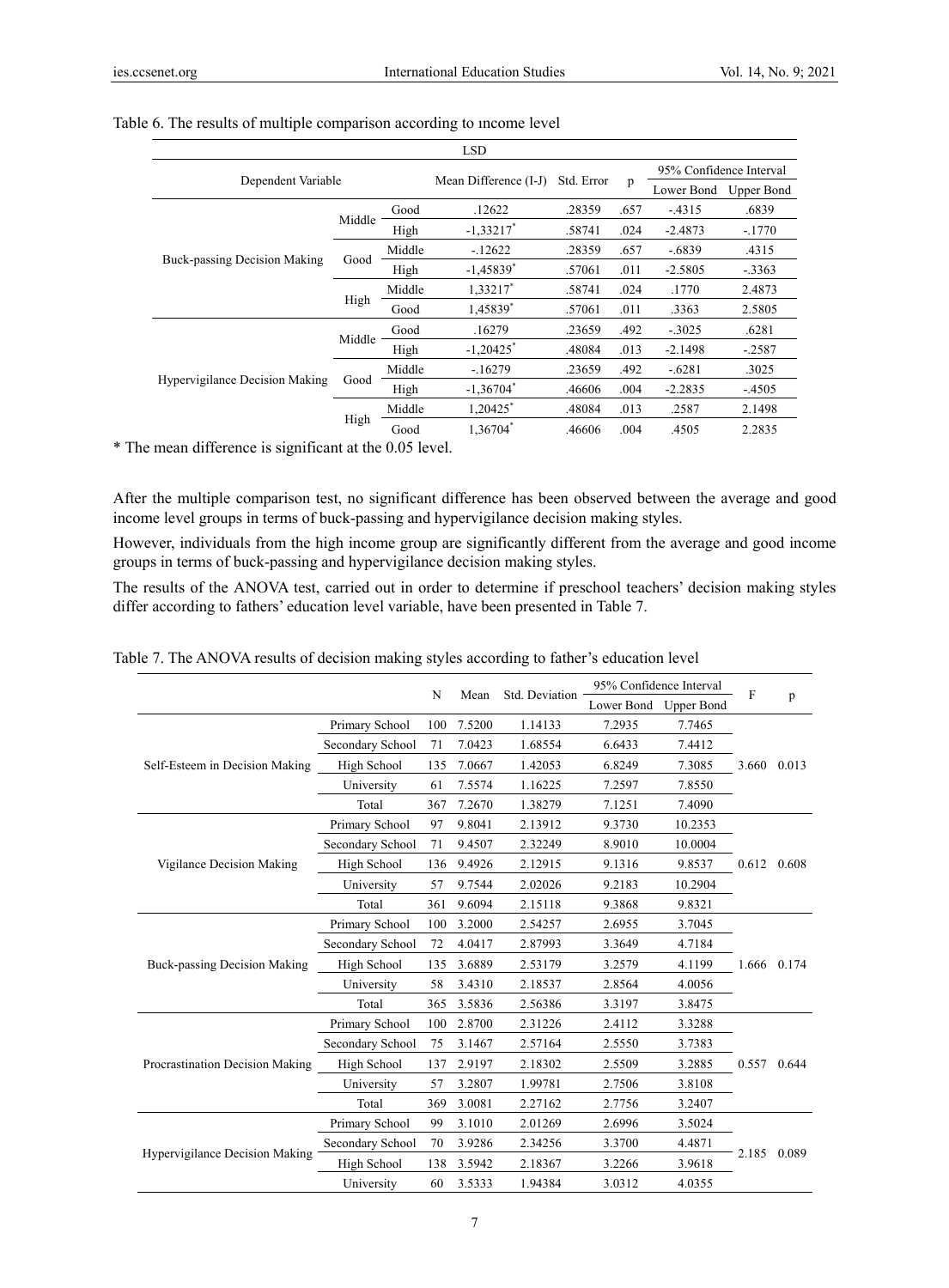| Total<br>$   -$ | 367 | 4353<br>יר<br><u>.</u><br> | $- - -$<br>2950<br>. | 7350 |
|-----------------|-----|----------------------------|----------------------|------|

Since the p-value related to the point of self-esteem in decision making is smaller than .05 significance level according to the ANOVA test, preschool teachers' points of self-esteem in decision making according to fathers' education level differ significantly. As the p-values of other decision making styles are bigger than .05 significance level, no significant difference has been observed. In order to determine the different group or groups, a post-hoc test has been conducted (Table 8).

Table 8. The results of multiple comparison according to father's education level

|                         |                     | <b>LSD</b>          |                            |               |      |           |                         |
|-------------------------|---------------------|---------------------|----------------------------|---------------|------|-----------|-------------------------|
|                         |                     |                     |                            |               |      |           | 95% Confidence Interval |
|                         | Dependent Value     |                     | Mean Difference<br>$(I-J)$ | Std.<br>Error | p    | Lower     | Upper                   |
|                         |                     |                     |                            |               | Bond | Bond      |                         |
|                         |                     | Secondary<br>School | .47775*                    | .21230        | .025 | .0603     | .8952                   |
|                         | Primary School      | High School         | .45333*                    | .18048        | .012 | .0984     | .8083                   |
|                         |                     | University          | $-.03738$                  | .22224        | .867 | $-.4744$  | .3997                   |
|                         | Secondary<br>School | Primary School      | $-.47775$ <sup>*</sup>     | .21230        | .025 | $-.8952$  | $-.0603$                |
|                         |                     | High School         | $-.02441$                  | .20054        | .903 | $-4188$   | .3700                   |
| Self-esteem in Decision |                     | University          | $-.51512$ <sup>*</sup>     | .23882        | .032 | $-0.9848$ | $-.0455$                |
|                         |                     | Primary School      | $-45333*$                  | .18048        | .012 | $-.8083$  | $-.0984$                |
| Making                  | High School         | Secondary<br>School | .02441                     | .20054        | .903 | $-.3700$  | .4188                   |
|                         |                     | University          | $-.49071$ *                | .21104        | .021 | $-.9057$  | $-.0757$                |
|                         |                     | Primary School      | .03738                     | .22224        | .867 | $-.3997$  | .4744                   |
|                         | University          | Secondary<br>School | $.51512*$                  | .23882        | .032 | .0455     | .9848                   |
|                         |                     | High School         | .49071*                    | .21104        | .021 | .0757     | .9057                   |

\* The mean difference is significant at the 0.05 level.

As a result of the multiple comparison, it has been found that self-esteem in decision making points of preschool teachers whose fathers' education level is primary school or university are higher than the points of those whose fathers' education level is secondary school or high school. There is a significant difference neither between teachers whose fathers are primary school and university graduates, nor between the ones whose fathers are secondary school and high school graduates.

The results of the ANOVA test, carried out in order to determine if preschool teachers' attachment styles differ according to income level variable, have been presented in Table 9.

Table 9. The ANOVA results according to family income level

|             |        |     |         |           | 95% Confidence Interval  |         |       |       |
|-------------|--------|-----|---------|-----------|--------------------------|---------|-------|-------|
|             |        | N   | Mean    | Std. Dev. | Lower Bond<br>Upper Bond |         | F     | p     |
|             | Middle | 135 | 14.1440 | 6.44762   | 13.0465                  | 15.2416 |       |       |
| Fearful     | Good   | 219 | 14.9915 | 6.94001   | 14.0672                  | 15.9157 |       |       |
|             | High   | 26  | 17.4062 | 7.11417   | 14.5327                  | 20.2797 | 2.626 | 0.074 |
|             | Total  | 380 | 14.8556 | 6.81012   | 14.1687                  | 15.5425 |       |       |
|             | Middle | 135 | 33.3389 | 9.04498   | 31.7992                  | 34.8785 |       | 0.001 |
|             | Good   | 219 | 30.5004 | 8.10489   | 29.4210                  | 31.5799 | 7.034 |       |
| Secure      | High   | 26  | 35.4765 | 10.17565  | 31.3665                  | 39.5865 |       |       |
|             | Total  | 380 | 31.8493 | 8.73408   | 30.9683                  | 32.7303 |       |       |
|             | Middle | 135 | 32.9570 | 9.75621   | 31.2962                  | 34.6177 |       |       |
|             | Good   | 219 | 33.2912 | 10.21166  | 31.9312                  | 34.6512 |       |       |
| Preoccupied | High   | 26  | 35.7807 | 9.84180   | 31.8055                  | 39.7559 | 0.871 | 0.419 |
|             | Total  | 380 | 33.3428 | 10.02424  | 32.3317                  | 34.3539 |       |       |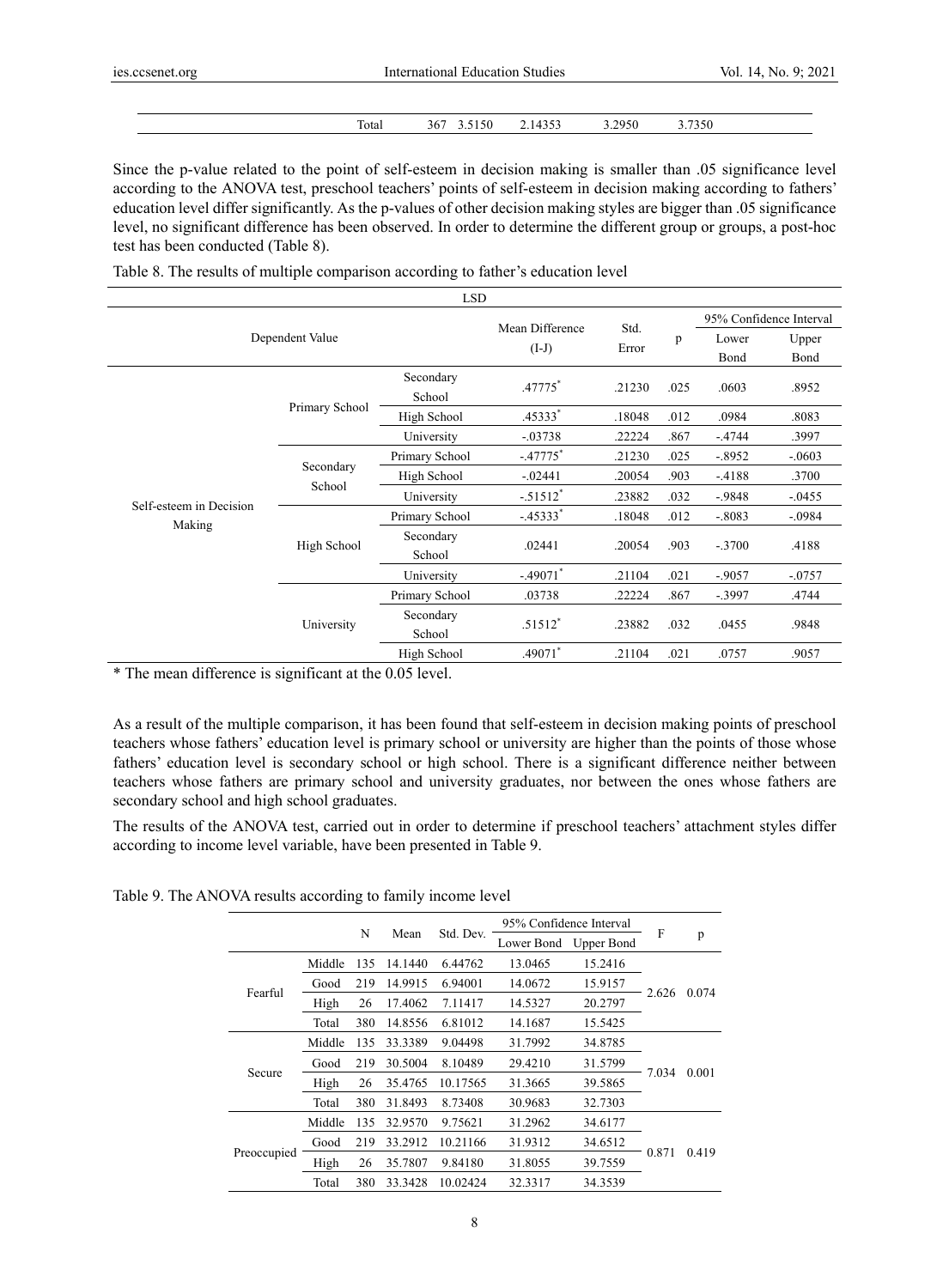|            |       | Middle 135 17.7357 6.28856 | 16.6652                          | 18.8062 |             |
|------------|-------|----------------------------|----------------------------------|---------|-------------|
| Dismissing |       |                            | Good 219 18.5746 6.10482 17.7615 | 19.3876 | 1.538 0.216 |
|            | High  |                            | 26 19.8103 6.19977 17.3062       | 22.3145 |             |
|            | Total | 380 18.3611 6.18580        | 17.7372                          | 18.9851 |             |

Preschool teachers' secure relationship levels differ significantly depending on their family income levels. A multiple comparison test has been conducted in order to understand which group or groups the difference stems from. The results have been presented in the table below. In the multiple comparison table, there are significant differences between the comparisons whose p-value is smaller than .05.

| <b>LSD</b>      |        |        |                         |           |      |                         |                   |
|-----------------|--------|--------|-------------------------|-----------|------|-------------------------|-------------------|
| Dependent Value |        |        | Mean Difference (I-J)   | Std. Hata | p    | 95% Confidence Interval |                   |
|                 |        |        |                         |           |      | Lower Bond              | <b>Upper Bond</b> |
| Secure          | Middle | Good   | 2,83843*                | .94086    | .003 | .9884                   | 4.6884            |
|                 |        | High   | $-2.13763$              | 1.84149   | .246 | $-5.7585$               | 1.4833            |
|                 | Good   | Middle | $-2,83843$ <sup>*</sup> | .94086    | .003 | $-4.6884$               | $-.9884$          |
|                 |        | High   | $-4,97606$ <sup>*</sup> | 1.78355   | .006 | $-8.4830$               | $-1.4691$         |
|                 | High   | Middle | 2.13763                 | 1.84149   | .246 | $-1.4833$               | 5.7585            |
|                 |        | Good   | 4.97606                 | 1.78355   | .006 | 1.4691                  | 8.4830            |

Table 10. The results of the multiple comparison test according to family ıncome level

\* The mean difference is significant at the 0.05 level.

As a result of the multiple comparison test, it has been found that there is a significant difference since the p-value between the average and good income group is (0,003) <.05. The secure relationship points of the individuals from the average income group is higher. At the same time, there is a significant difference between good and high income groups as the p-value between the individuals from these groups is  $(0,006) < 0.05$ . The point of the high income group is higher than the point of good income group. However, no significant difference has been observed between the individuals from the average income group and the ones from the high income group.

#### **4. Discussion**

Teachers involved in the research use vigilance decision making style the most. Then come buck-passing, hypervigilance and procrastination decision making styles respectively. It has also been found that self-esteem (self-confidence) points of the teachers are high. As to attachment styles, teachers use preoccupied style the most, with secure style coming after it. The least used ones are fearful and dismissing attachment styles.

It has been observed that preschool teachers use vigilance decision making style, which is about looking for information meticulously and making choices only after evaluating the alternatives vigilancely. According to Taşdelen's (2001) research, teacher candidates use rational decision making style the most. In their reseach about school directors, Izgar and Yılmaz (2007) found a positive relation between the level of self-esteem and vigilance decision making style, whereas they found a negative one between self-esteem and the other styles.

In various studies, it has been stated that the average points of teachers' self-esteem in decision making and their vigilance decision making styles are high, whereas the average points of their procrastination and hypervigilance styles are low (Çorapçı, 2015; Kırgil, 2015; Yılmaz & Altınok, 2010).

Hariri, Monypenny, and Prideaux (2016) especially emphasize that teachers rational decision making styles contribute to their job satisfaction. In addition, the fact that there is a relation between teachers' job satisfaction and decision making styles is consistent with the results of other studies (Ejimofor, 2007; Hariri, 2011; Koutouzis & Malliara, 2017).

That teachers use preoccupied attachment style more is related to the fact that they evaluate others positively while having negative ideas about their own selves. They need other people's opinions so as to feel valuable. They have a fear of not being accepted and of being rejected.

That teachers mostly use preoccupied attachment style can be explained with the fact that the mother figure in Turkish families is more protective, traditional and dependent. It is thought that because mothers are more in touch with their daughters and the father figure is more passive in child raising, children become more dependent on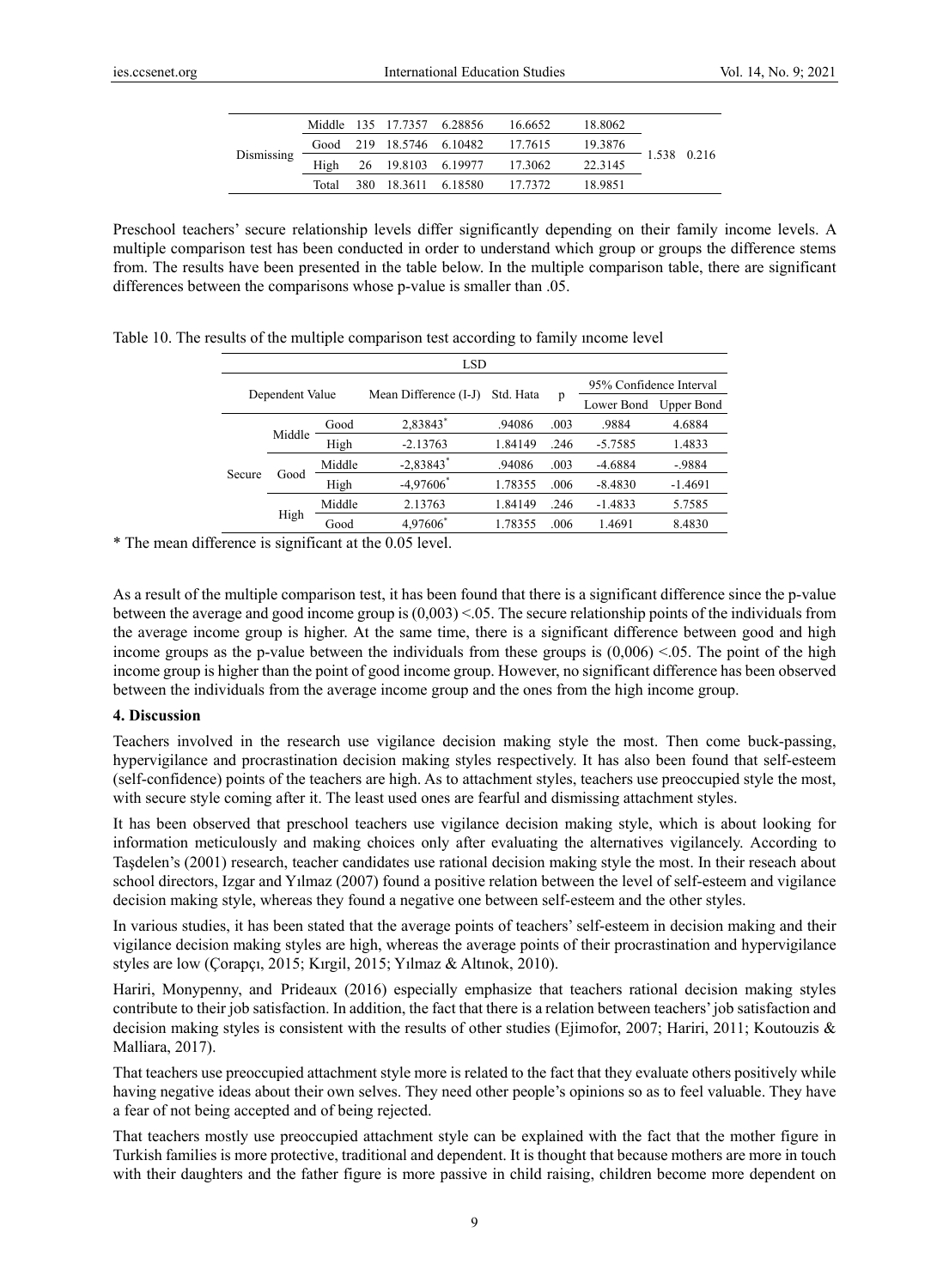#### external factors.

Decision making styles have been found to have a significant relation with level of income and educational level of the father. A significant relation has also been found between attachment styles and level of income. There is no significant difference between other variables (sex, age, education level) and either style.

It has been observed that there is no significant difference between buck-passing and hypervigilance decision making styles of preschool teachers belonging to average and good income groups. On the other hand, a significant difference has been found in favor of the teachers from high income group in terms of both buck-passing and hypervigilance decision making styles.

In the analyses carried out according to socio-economic levels, the preoccupied attachment points of the individuals at a low socio-economic level have been found to be higher than those of the individuals at an average or high socio-economic level (Karaşar, 2014). A similar finding is seen in the studies of Yılmaz (2007) and Saymaz (2003). This result may stem from the fact that the individuals without sufficient economic opportunities value themselves negatively.

In their research, where they analyzed the self-esteem levels and decision making styles of teachers from different branches, Temel et al. (2015), found that sex, age, marital status, education level and parents' education level do not differ according to demographic features.

In addition, different studies (Taşdelen, 2002; Köse, 2002; Deniz, 2002; Avşaroğlu, 2007; Çetin, 2009) have concluded that self-esteem in decision making and decision making styles do not have a significant difference according to age and sex variables.

As to the effect of father's education level on the decision making style, teachers whose fathers are primary school or university graduates have higher levels of decision making and self-esteem than the ones with fathers at other education levels.

In the comparison made according to father's education level, no significant difference has been observed related to attachment styles. It can be said that this result may stem from the fact that mothers have a more important role in attachment theory (Karaşar, 2014). In the comparison made according to mother's education level, no significant difference has been observed related to attachment styles, either. The interpretation of this result could be that the education level of the mother is not effective in the emotional bond established especially with the mother. Because motherhood is instinctive, mother's education level might not have caused a difference (Karaşar, 2014).

As for the buck-passing decision making style, the points of the individuals with authoritarian and protective parents are higher than the individuals with democratic and tolerant parents. About hypervigilance decision making, the points of the individuals with protective parents are higher than the individuals whose parents are democratic and tolerant.

The individuals from average income group have higher points of secure relationship. The point of high income group is higher than good income group. However, no significant difference has been found between individuals from average income group and high income group.

The preoccupied relationship points of preschool teachers exposed to protective and authoritarian behaviours are higher than the points of those exposed to democratic behaviours. The dismissing relationship points of preschool teachers treated indifferently by their parents are higher than those of all these groups.

As for the relation between decision making styles and attachment, there is no significant relation between vigilance decision making style and attachment styles. There is a weakly and very weakly significant relation between buck-passing, procrastination, hypervigilance decision making styles and fearful, preoccupied, dismissing attachment styles.

In the research conducted with teacher candidates by Erözkan (2011), secure attachment was observed to have positively significant relations with rational decision making and dependent decision making strategies. However, secure attachment has negative relations with impulsive decision making and indecisiveness strategies.

According to Deniz's (2011) study, there is no significant relation between fearful attachment style and vigilance decision making style, whereas vigilance decision making style has a positively significant relation with dismissing attachment and secure attachment styles, and has a negatively significant relation with preoccupied attachment style.

No significant relation between secure attachment style and decision making styles has been found in this research. In other words, there is no relation between mother-child attachment and the person who searches for the necessary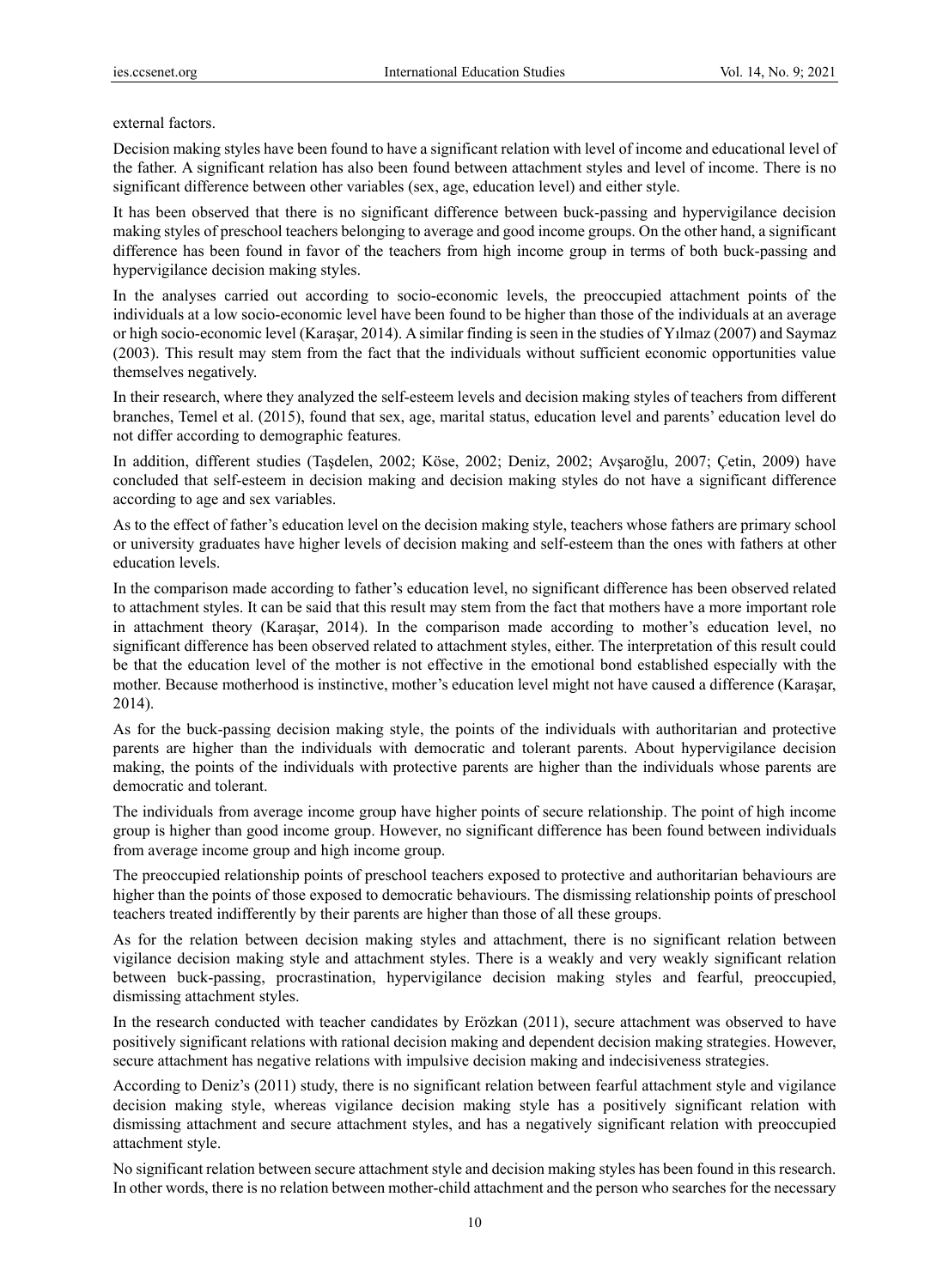information and evaluates alternatives before making a decision.

In preschool classroom settings, the time period when there is one-to-one interaction between the teacher and the child is becoming an accepted reality (Pianta, 2006; Hamre & Pianta, 2007). What is striking about these interactions is the emotional support that the teacher gives and the classroom adjustment (Downer, Sabol & Hamre, 2010). Classroom management must include classroom adjustment which facilitates children's learning activites, enables their security and provides a sustainable setting (Carter & Doyle, 2006).

The emotional support given to the child includes warmly and sensitively supporting his autonomy and valuing his ideas. These behaviours, in return, strengthens the child's relationship with the teacher and increases his motivation towards learning (Bowlby, 1969; Connell & Welborn, 1991). The adjustments the teacher makes in the classroom include children's behaviours, activities, teacher's protective measures, instructions to maintain children's interest in learning and behaviours to minimize the number of possible problems in the classroom (Emmer & Stough, 2001; Pintrich, 2000).

It can be said that recently there has been an increasing number of studies making use of attachment theory in explaning interpersonal relationships in organizations. In their research, where they analyze the factors affecting self-sufficiency in academic and work life, Wright, Perrone-McGovern, Boo ve Vannatter (2014) state that individuals with secure attachment style perceive more social support and fewer career obstacles as well as having high competencies in both academic and work life. In this study, individuals with secure attachment can be said to be more successful in work life.

Supportive behaviours with emotional content positively affect children's interest and participation in school settings. The positive attitude of the teacher and a child-oriented environment have proven to be related to children's showing desired behaviours in the classroom (Pianta, La Paro, Payne, Cox, & Bradley, 2002).

In order to be effective, teachers must be in contact with children and treat them in a warm, respectful and trustworthy manner. It may be easier for teachers to establish attachment relationships in preschool or primary school classrooms, where they spend more time with students compared to secondary schools, and they may focus on a broader range of needs (Bergin & Bergin, 2009).

#### **5. Suggestions**

As a result of the findings of the research, the following suggestions can be made;

- 1) Teacher candidates in preschool education must be aware of their own attachment style, observe themselves in practice and internship, be made to discover the background of their attitudes and behaviours in their relationships with children.
- 2) Because mostly child-mother attachment is searched in current kindergartens, it is important to conduct more research on teachers' own attachment styles and child-teacher attachments (different attachment figures).
- 3) In addition to attachment and decision making styles, classroom management skills must be integrated for further research on the relationship among these three.
- 4) In terms of attachment styles, analyzing with various testing instruments (observation reports, scales) the communication that preschool teachers establish with children in the classroom and getting feedback will contribute to children's socio-emotional development, adaptation skills and academic skills.
- 5) Through raising awareness of families, it can be made possible to improve parents-child relationship, which will result in families positively contributing to the ongoing attachment processes. Especially fathers must be made to be more active in this process.

## **References**

- Akdağ, Z., & Haser, Ç. (2016). Beginning early childhood education teachers' classroom management concerns. *Teachers and Teaching, 22*(6), 700-715. https://doi.org/10.1080/13540602.2016.1158959
- Ata, S. (2014). *The investigation of relationships between preschool teachers attachment classroom management profile and attachment, child rearing attitude of mother* (Master thesis, Hacettepe University Graduate Education Institute, Primary Education Department, Ankara).
- Avsaroglu, S. (2007). *Analyzing of decisional self-esteem, decision-making, self-esteem and coping with stress styles of college students in terms of some variables* (Unpublished doctoral Thesis). Selçuk University, Konya, Turkey.
- Balkıs, M. (2007). *The relationship between pre-service teachers' procrastination tendency and their decision making styles*. *Pamukkale University Journal of Social Science Institute, 21*(1), 67-83.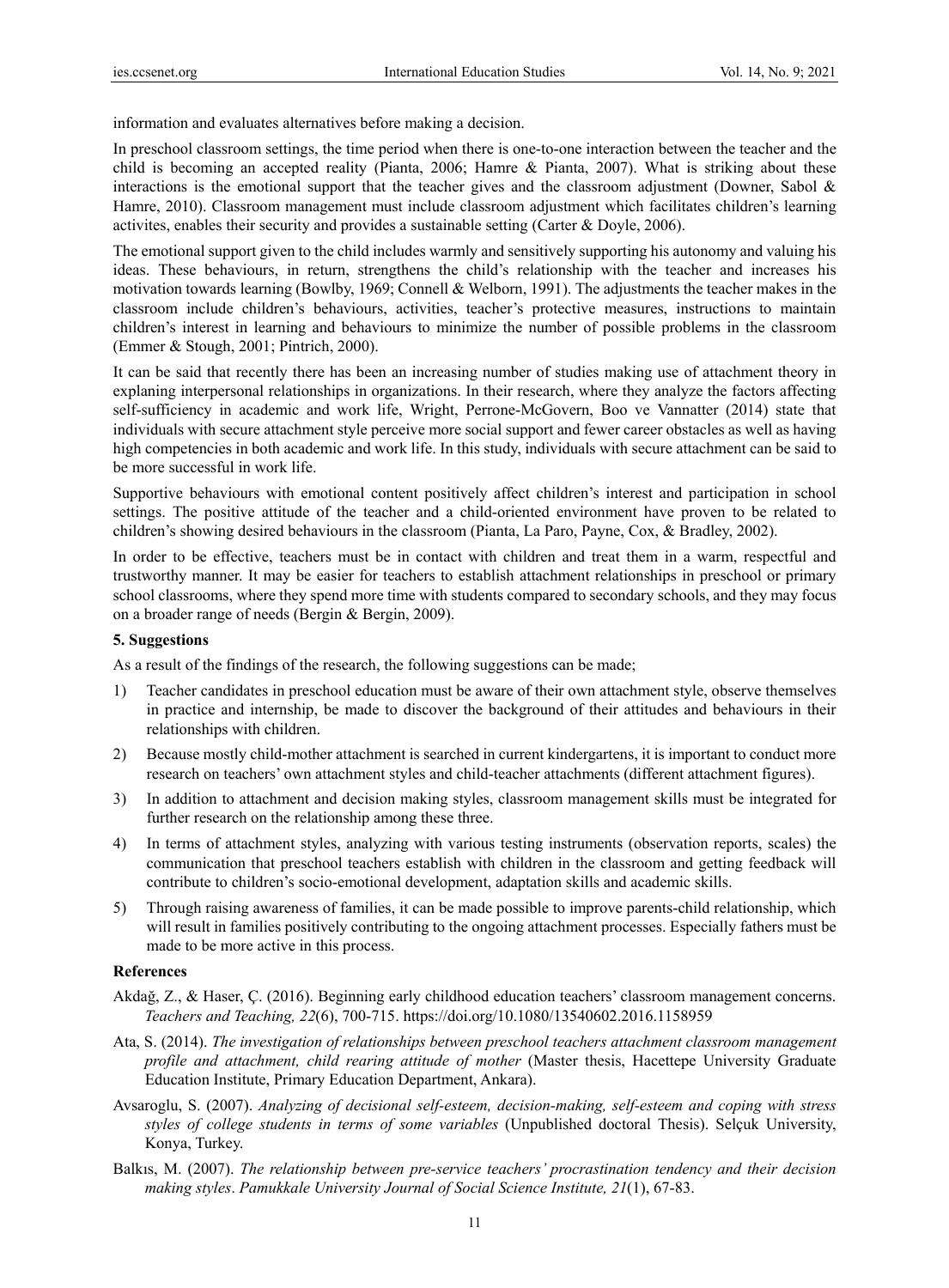- Bartholomew, K., & Horowitz, L. M. (1991). Attachment styles among young adults: a test of a four category model. *Journal of Personality and Social Pshychology, 61*(2), 226-244. https://doi.org/10.1037/0022-3514.61.2.226
- Batçıoğlu, G. (1994). *Analysis of the decision making process* (Master thesis, İnönü University Institute of Social Sciences, Department of Educational Sciences, Malatya).
- Bergin, C., & Bergin, D. (2009). Attachment in the classroom. *Educational Psychological Review, 21*(2), 141-170. https://doi.org/10.1007/s10648-009-9104-0
- Bowlby, J. (1969). *Attachment. Attachment and loss (Vol. 1. Loss)*. New York: Basic Books.
- Bowlby, J. (1973). *Attachment and loss: Separation, anxiety and anger*. New York: Basic Books.
- Bowlby, J. (2012). *Attachment*. İstanbul: Pinhan Publishing.
- Büyüköztürk, Ş., Kılıç Çakmak, E., Akgün, Ö. E., Karadeniz, Ş., & Demirel, F. (2016). *Scientific Research Methods* (22nd ed.). Ankara: Pegem Academy Publications.
- Carter, K., & Doyle, W. (2006). Classroom management in early childhood and elementary classrooms. In C. Evertson, & C. Weinstein (Eds.), *Handbook of classroom management: Research, practice, and contemporary issues* (pp. 373-406). New York: Erlbaum.
- Cetin M. C. (2009). *In Terms of Some Variables the Comparatively Analysis of DecisionMaking Styles, Social Skill Levels, and Forms of Coping With Stress the Students of the Physical Education and Sports School* (Unpublished Ph.D thesis, Gazi University, Ankara).
- Collins, N. L., & Read, S. J. (1990). Adult attachment, working models, and relationship quality in dating couples. *Journal of Personality and Social Psychology, 58*(4), 644-663. https://doi.org/10.1037/0022-3514.58.4.644
- Connell, J. P., & Wellborn, J. G. (1991). *Competence, autonomy, and relatedness: A motivational analysis of self-system processes.* In M. R. Gunnar, & L. A. Sroufe (Eds.), *The Minnesota symposia on child psychology, Vol. 23. Self processes and development* (pp. 43-77). Lawrence Erlbaum Associates, Inc.
- Çorapçı, A. (2015). *Determination of classroom teachers' decision-making styles and job satisfaction levels*  (Master's thesis, Karamanoğlu Mehmetbey University Institute of Social Sciences, Department of Physical Education and Sports Education, Karaman).
- Deniz, M. E. (2002). *The study in a comparative manner of university students' decision-making strategies and TA-dominant status of me of the social skills levels and in terms of certain personal qualities* (Unpublished doctoral thesis). Selcuk University, Konya, Turkey.
- Deniz, M. E. (2004). Investigation of the relation between decision making self-esteem, decision making style and problem solving skills of university students. *Eurasian Journal of Educational Research, 15*, 23-35.
- Deniz, M. E. (2011). An investigation of decision making styles and the five-factor personality traits with respect to attachment styles. *Educational Sciences: Theory & Practice, 11*(1), 97-113.
- Downer, J., Sabol, T. J., & Hamre, B. (2010). Teacher-child interactions in the classroom: Toward a theory of within- and cross-domaik links to children's developmental outcomes. *Early Education and Development, 21*(5), 699-723. https://doi.org/10.1080/10409289.2010.497453
- Ejimofor, F. O. (2007). *Principals' transformational leadership skills and their teachers' job satisfaction in nigeria.* Cleveland State University, Education and Human Services, ETD Archive, 86. Retrieved from https://engagedscholarship.csuohio.edu/etdarchive/86
- Emmer, E. T., & Stough, L. (2001). Classroom management: A critical part of educational psychology, with ımplications for teacher education. *Educational Psychologist, 36*(2), 103-112. https://doi.org/10.1207/S15326985EP3602\_5
- Erözkan, A. (2011). University students' attachment styles and decision strategies. Internation *International Journal of Eurasia Social Sciences, 2*(3), 60-74.
- Griffin, D., & Bartholomew, K. (1994). The metaphysics of measurement: The case of adult attachment. In K. Bartholomew, & D. Perlman (Eds.), *Attachment processes in adulthood: Advances in personal relationships* (Vol. 5, pp. 17-52). London: Jessica Kingsley Publishers.
- Hamilton, C. E., & Howes, C. (1992). A comparison of young children's relationships with mothers and teachers. *New Directions for Child and Adolescent Development*, Autumn (Fall), 41-59.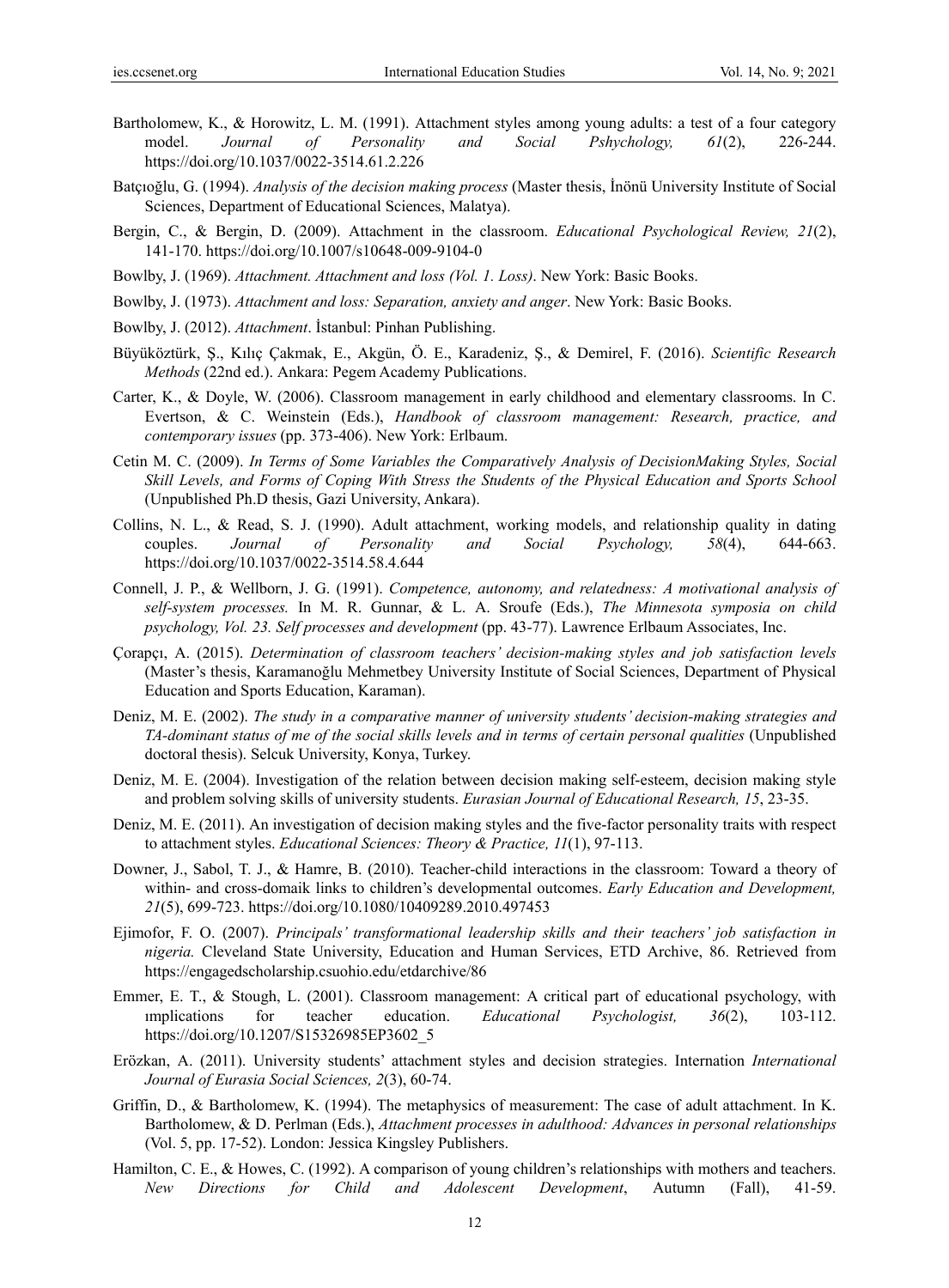https://doi.org/10.1002/cd.23219925705

- Hamre, B. K., & Pianta, R. C. (2007). Learning opportunities in preschool and early elementary classrooms. In R. C. Pianta, M. J. Cox, & K. L. Snow (Eds.), *School readiness and the transition to kindergarten in the era of accountability* (pp. 49-83). Paul H Brookes Publishing.
- Hariri, H. (2011). *Leadership styles, decision-making styles, and teacher job satisfaction: An Indonesian school context* (PhD thesis, James Cook University).
- Hariri, H., Monypenny, R., & Murray, P. (2016). Teacher-perceived principal leadership styles, decision-making styles and job satisfaction: how congruent are data from Indonesia with the Anglophile and Western literature? *School Leadership & Management, 36*(1), 41-62. https://doi.org/10.1080/13632434.2016.1160210
- Hazan, C., & Shaver, P. (1987). Romantic love conceptualized as an attachment process. *Journal of Personality and Social Psychology, 52*(3), 511-524. https://doi.org/10.1037/0022-3514.52.3.511
- Howes, C., & Ritchie, S. (2002). *A Matter of Trust: Connecting Teachers and Learners in the Early Childhood Classrooms*. New York: Teachers College Press.
- Howes, C., Matheson, C. C., & Hamilton, C. E. (1994). Maternal teacher and child care history corrolates of children's relationship with peers. *Child Development, 65*, 264-274. https://doi.org/10.2307/1131380
- Hunter, D. (1979). *Teaching is decision making*. Association for Supervision and Curriculum Development. Retrieved from http://www.ascd.org/ASCD/pdf/journals/ed\_lead/el\_197910\_hunter.pdf
- Izgar, H., & Yılmaz, E. (2007). The relationship between decision-making self-esteem and decision-making styles of school administrators working in PIO and YIBO. *Journal of Social Sciences Instution, 17*, 341-351.
- Jones, V., & Jones, L. (2004). *Comprehensive classroom management: creating communities of support and solving problems* (7th ed.). Boston, MA: Pearson Education.
- Karaşar, B. (2014). The relationship between teacher candidates' attachment styles and social anxiety levels. *Amasya University Journal of Education, 3*(1), 27-49.
- Kırgil, F. (2015). *Examination of the decision-making and assertiveness levels of physical education teachers and other branch teachers in terms of some variability* (Master thesis, Fırat University, Institute of Health Sciences, Elâzığ).
- Kounin, J. S. (1970). *Discipline and group management in classrooms*. Holt, Rinehart & Winston.
- Koutouzis, M., & Malliara, K. (2017). Teachers' job satisfaction: The effect of principal's leadership and decision-making style. *International Journal of Education, 9*(4), 71-89. https://doi.org/10.5296/ije.v9i4.10272
- Köse, A. (2002). *Psychological counseling and guidance first grade students personal preferences and decision making strategies regarding gender and socioeconomic status* (Unpublished master thesis). Hacettepe University, Ankara, Turkey.
- Mann, L., Radford, M., Burnett, P., Ford, S., Bond, M., Leung, K., ... Yang, K. S. (1998). Cross-Cultural differences in Self-Reported Decision-Making Style and Confidence. *International Journal of Psychology, 33*, 325-335. https://doi.org/10.1080/002075998400213
- Morris-Rothschild, B. K. (2003). *Teachers' Use of Conflict Management Styles: The role of Attachment and Efficacy* (Dissertation thesis). Retrieved from http://umi.prequest.com
- Pianta, R. C. (2006). Teacher-child relationship: Early literacy. In D. K. Dickinson, & S. B. Neuman (Eds.), *Handbook of Early Literacy Research* (Vol. 2, pp. 113-135). NY: Guilford Press.
- Pianta, R. C., & Steinberg, M. S. (1992). Teacher-child Relationships and the Process of Adjusting to School. In R.C. Pianta (Ed.) *Beyond the Parent: The Role of Other Adults in Children's Lives: New Directions for Child Development* (Vol. 57, pp. 61-80). San Francisco: C.A. Jossey-Bass. https://doi.org/10.1002/cd.23219925706
- Pianta, R. C., La Paro, K. M., Payne, C., Cox, M. J., & Bradley, R. (2002). The relation of kindergarten classroom environment to teacher, family, and school characteristics and child outcomes. *The Elementary School Journal, 102*(3), 225-238. https://doi.org/10.1086/499701
- Pintrich, P. R. (2000). *The role of goal orientation in self-regulated learning.* In M. Boekaerts, P. R. Pintrich, &